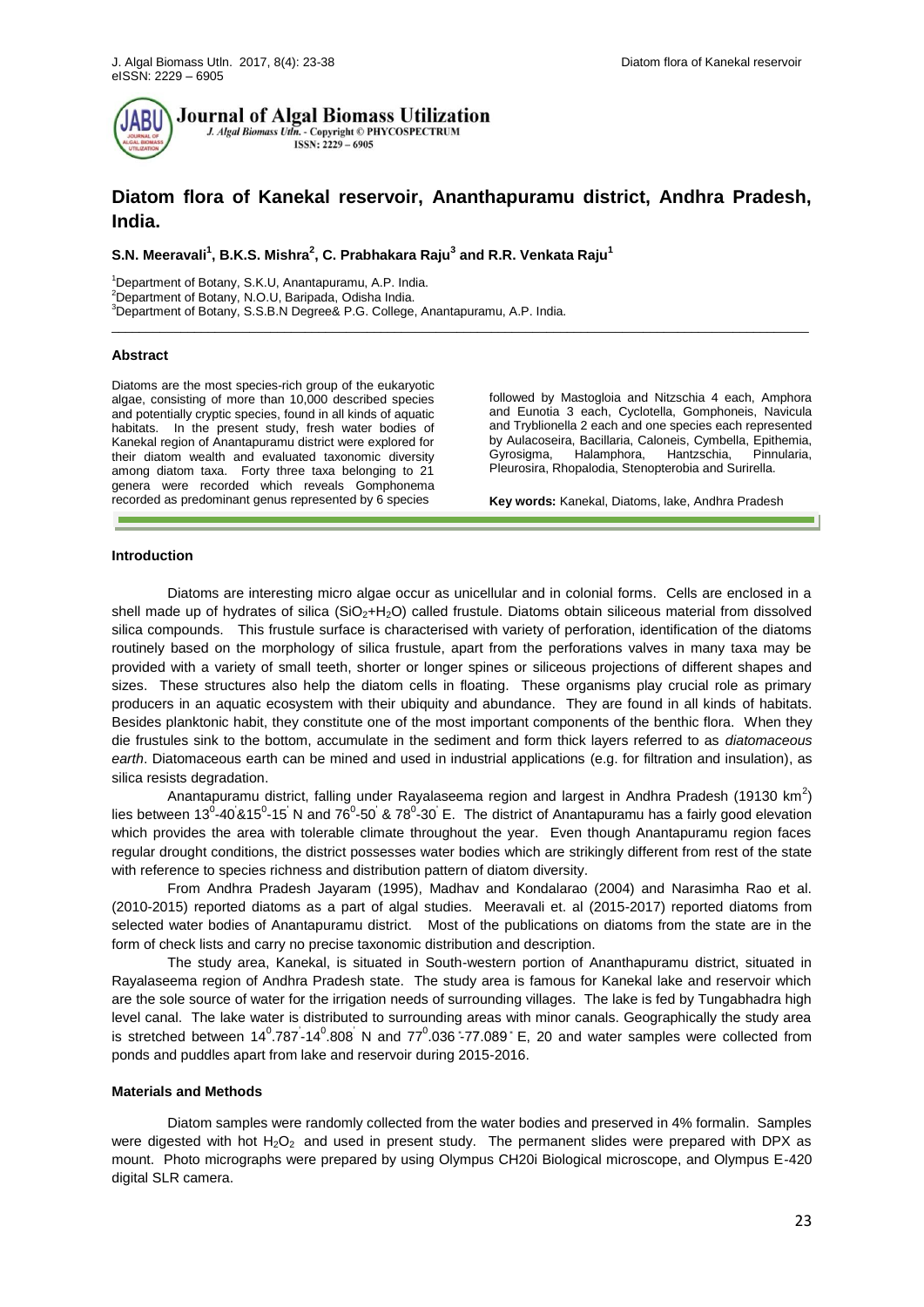### **Results and Discussion**

Exploration of water bodies yield in Kanekal region, a total of 43 taxa belonging to 21 genera of 14 families were reported. The identification of taxa was done by using standard methods adopted by Gandhi (1955, 56, 57, 57b, 58, 67), Venkataraman (1939), Prasad and Srivatsava (1992) with additional help of Hustedt (1930) and Cleve-Euler (1951-55). The taxonomic validation revealed *Gomphonem*a (6) recorded as most dominant genus followed by *Mastogloia* (4) and *Nitzschia* (4)*. Pleurosira indica* reported by Karthick et al., (2011) from Kodaikanal lake (2,133 m) is interestingly seen in Kanekal lake.

**Classification: Empire [Eukaryota](http://www.algaebase.org/browse/taxonomy/?id=86701) Kingdom [Chromista](http://www.algaebase.org/browse/taxonomy/?id=86704) Phylum Ochrophyta Class Coscinodiscophyceae Order [Aulacoseirales](http://www.algaebase.org/browse/taxonomy/?id=77875) Family [Aulacoseiraceae](http://www.algaebase.org/browse/taxonomy/?id=77933)**

*Genus Aulacoseira* **Thwaites 1848.** *A. ambigua* **(Grunow) Simonsen (Pl. I, fig. 1).**

Basionym: *Melosira crenulata* var. *ambigua* Grunow

Foged 1981, p. 104, pl. I, fig. 12; Taylor et. al. 2007, pl. 2; Karthick et. al. 2013, pl. 3.

Frustules cylindrical, join face-to-face form filamentous colonies, diameter 4-6 μm, mantle height 6-1 μm Rows of mantle areolae in linking valves curved slightly to right. Separation valves often with spines 2-3 very small.

Note:

An opaque extension is present in individual cells and terminal cells of the colony. **Class Mediophyceae Subclass [Thalassiosirophycidae](http://www.algaebase.org/browse/taxonomy/?id=139125) Order [Stephanodiscales](http://www.algaebase.org/browse/taxonomy/?id=145080) Family [Stephanodiscaceae](http://www.algaebase.org/browse/taxonomy/?id=77610)**

**Genus** *Cyclotella* **(Kützing) Brébisson 1838.** 1. Central portion coarsely punctate, valve radius >30-40 μm…………*C. striata*

1 Central portion not coarsely punctate, valve radius < 15 μm……… *C. automus*

# *C. atomus* **Hustedt 1837. (Pl. I, fig. 2).**

Hustedt, F. 1937. Systematische und ökologische Untersuchungen über die Diatomeen-Flora von Java, p.143, pl. IX [9]: figs 1-4.

Frustule small, symmetry valve radial, girdle rectangular, central area smooth, marginal indistinct, Diameter 4-12 μm, costae 4-6 in 10 μm

*C. striata* **(Kutzing) Grunow 1880. (Pl. I, fig. 3).**

Basionym: [Coscinodiscus striatus Kützing](http://www.algaebase.org/search/species/detail/?species_id=f3432c7475d274dbf)

Van Heurck, 1899, p. 444, pi. 22, fig. 651; Boyer, 1927, p. 37; Hustedt, 1930, p. 744, fig. 176; Subrahmanyan, 1946, p. 92, fig. 31.

Cells discoid, rectangular, valves with, two distinct surface areas, the central portion coarsely punctate, valve surface striate, striae 10 in 10 μm. radius of valve 30-40 μm.

**Order [Eupodiscales](http://www.algaebase.org/browse/taxonomy/?id=109848) Family [Eupodiscaceae](http://www.algaebase.org/browse/taxonomy/?id=109849)** *Genus Pleurosira* **(Meneghini) San Leon 1848.** 

*P. indica* **B. Karthick & J.P. Kociolek 2011**. **(Pl. I, fig. 17).**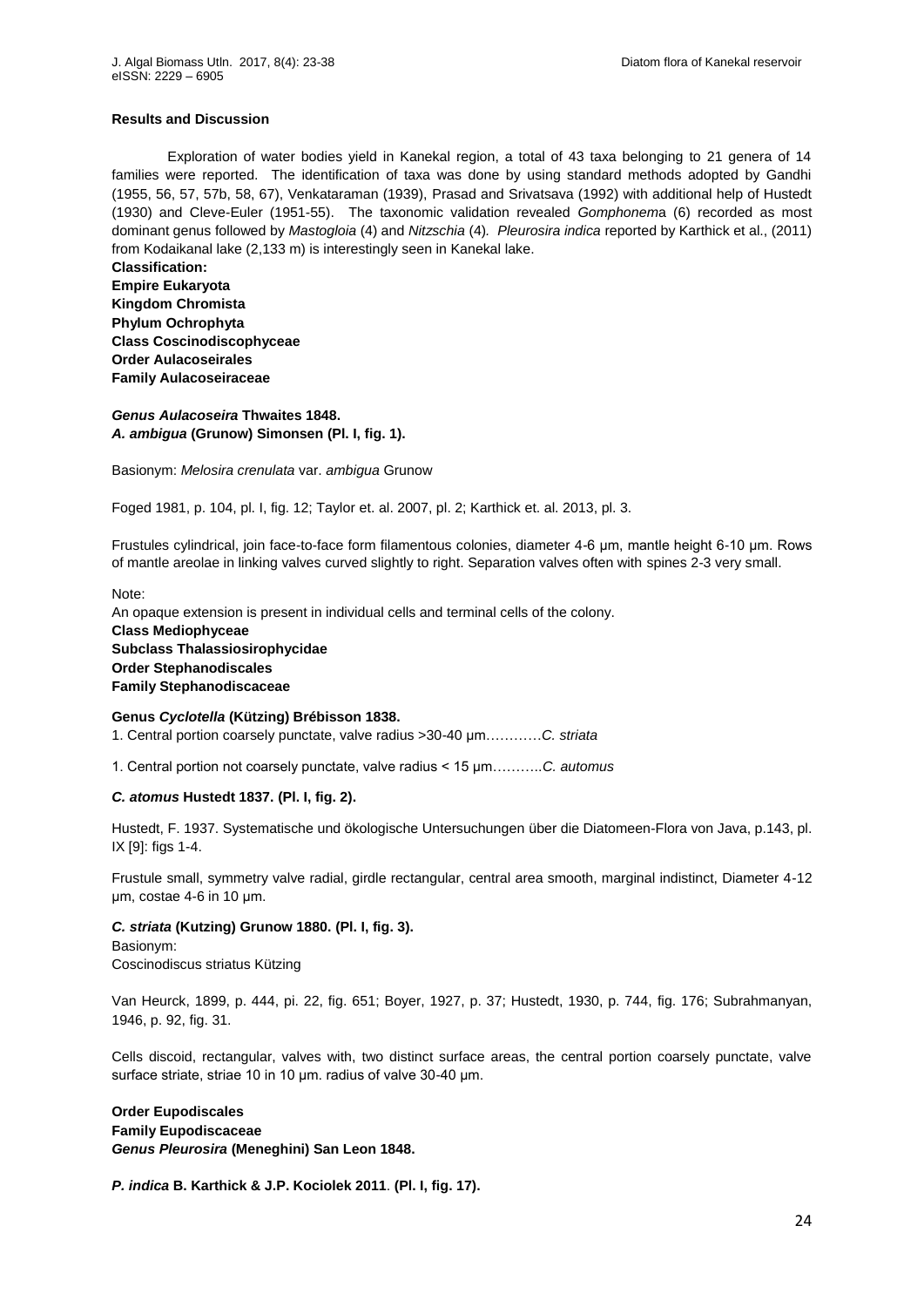Basionym: *Biddulphia laevis* Ehrenberg 1843 Synonym(s): Cerataulus laevis (Ehr.) Ralfs in Pritchard1861

B.Karthick and J.P. Kociolek 2011, Four new centric diatoms, p.27,fig. 1&2.

Valve circular-elliptical. Ocelli marginal, two, opposite, size equal. Striae very fine, unresolvable. Diameter 75- 90 μm.

Note:

This species is first time reported from waters of Andhra Pradesh and Telangana. after by Kartick et. al (2011) from Tamilnadu.

# **Class [Bacillariophyceae](http://www.algaebase.org/browse/taxonomy/?id=4337) Subclass [Eunotiophycidae](http://www.algaebase.org/browse/taxonomy/?id=139127) Order [Eunotiales](http://www.algaebase.org/browse/taxonomy/?id=4492) Family [Eunotiaceae](http://www.algaebase.org/browse/taxonomy/?id=77631)** *Genus Eunotia* **Ehrenberg 1837.**

# 1. Valve dorsal flat, poles rostrate-out, raphe terminal nodule indistinct, striae fine……………………………………………… *E. .grunowi* **var** *uplandica*

- 1. Valve dorsal convex, poles not rostrate-out, terminal nodule distinct, striae coare…………………………………… 2
	- 2. Valve dorsal deep constriction present, ventral concave, length 20-30 μm *......................................................E. pectinalis* 2. Valve dorsal constriction absent, ventral linear,
	- length 30-40 μm…………………………………… *E. tschirchiana*

# *E. grunowi* **var** *uplandica* **A.Cleve (Pl. I, fig. 4).**

Cleve-Euler, A., 1951-55, p. 97, fig. 421, Gandhi H.P, 1962b. p. 117, figs. 4-7, . Prasad, B. N. and Srivastava, M. N. 1992. Vol 1, p. 178, pl. 25. fig. 8.

Valves dorsi ventral, symmetrical to the transapical axis. Margin dorsal flat, ventral parallel-concave. Poles rostrate out. Raphe small terminal nodule indistinct. Length 20-30 um, breadth 2-4 um, striae fine 10-12 in 10 μm

# *E. pectinalis* **(Kützing) Rabenhorst 1864. (Pl. I, fig. 5).**

Van Heurck, H. 1896.p. 300, p. 9, figs. 370&371. Prasad, B. N. and Srivastava, M. N. 1992. Vol 1, p. 183, pl. 25. figs. 1.

Valves dorsi ventral, symmetrical to the transapical axis. Margin dorsal flat, ventral parallel-concave. Poles broadly rounded, dorsal deep constriction present. Raphe small terminal nodule distinct. Length 20-3 μm, breadth 2-4  $\mu$ m, striae fine 10-12 in 10  $\mu$ m.

# *E. tschirchiana* **O. Müll 1890. (Pl. I, fig. 6).**

Müller, O. (1890). Bacillariaceen aus Java. I. *Berichte der Deutschen* p. 328, pl. XIX [19]: figs 14-17, Hustedt, F., 1938. P.173, pl.12.figs23-29; Prasad, B. N. and Srivastava, M. N. 1992. Vol 1, p. 188, pl. 25. figs. 9-10.

Valves dorsi ventral, valve view linear, arcuate. Margin dorsal strongly convex, ventral linear. Poles dorsal deep constriction present, ventral sharp bend. Raphe small terminal nodule distinct. Length 30-4 μm, breadth 3-5 μm. Striae coarse 8-12 in 10 μm.

**Order [Cymbellales](http://www.algaebase.org/browse/taxonomy/?id=77853) Family Cymbellaceae**  *Genus Cymbella* **Agardh 1830.** *C. cistula* **(Ehrenberg) Kirchner 1878. (Pl. I, fig. 7).**

Basionym: *[Bacillaria cistula](http://www.algaebase.org/search/species/detail/?species_id=D8e1707a8582cfca4)* Ehrenberg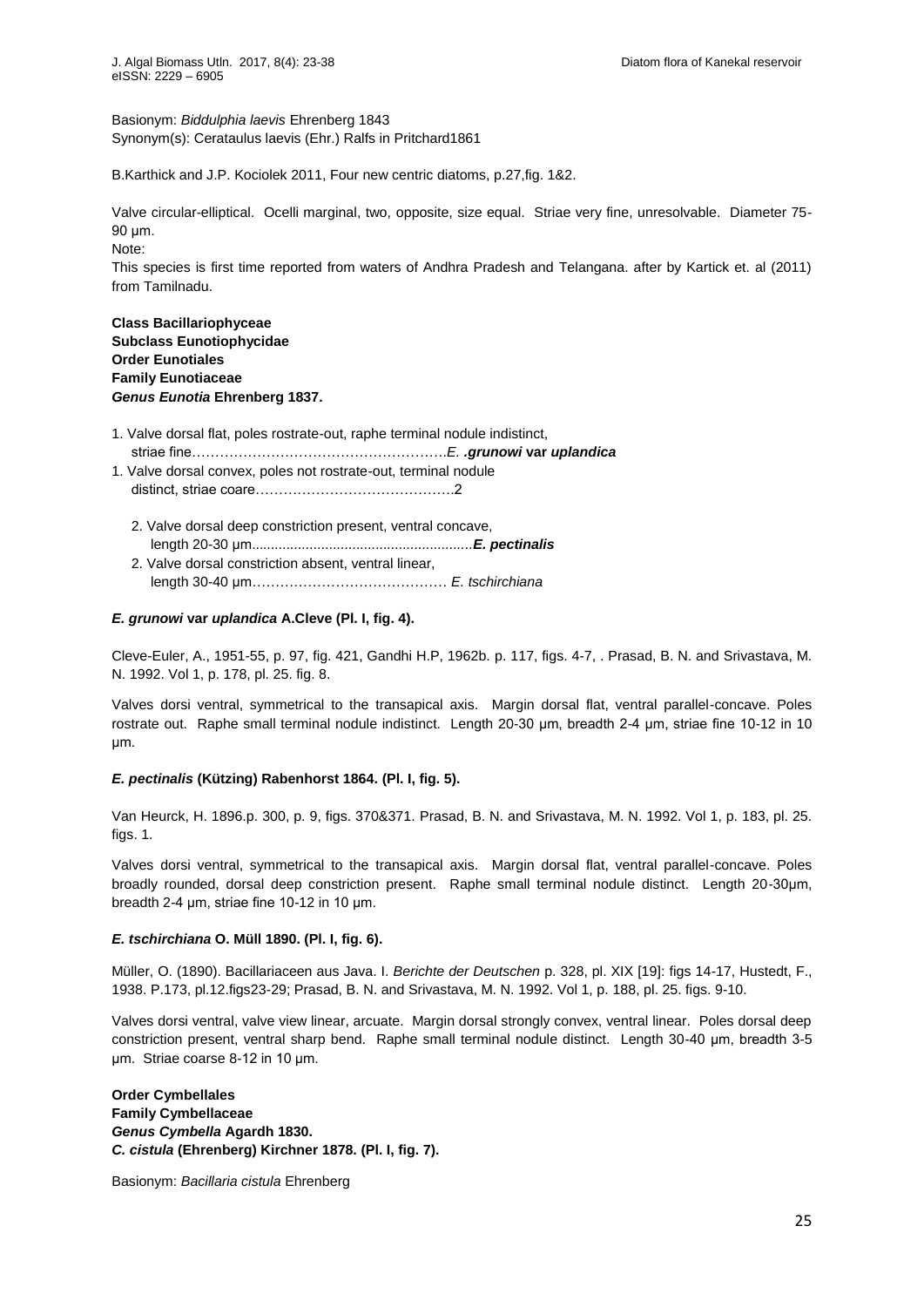Kirchner. O. Algen. In: *Kryptogamen-Flora von Schlesien. Part 1*1878, p. 189, Txt. 482, Venkataraman, G., 1939. A Systematic account of S.Indian Diatoms. p.344, fig. 136.

Valves strongly dorsiventral. Margin dorsal arched, ventral convex, inflated centre. Apices rounded. Raphe central, proximal straight, distal deflected dorsally. Axial area narrow. Central area small elliptical, stigma present, 2-3. Length 35-80 μm, breadth 10-15μm. Striae coarse 8-12 in 10 μm.

#### **Family Gomphonemataceae** *Genus Gomphoneis* **Cleve 1894.**

Note: This genus is recorded for the first time from Andhra Pradesh and Telangana states.

1. Valves oval-elliptical, apices round…………………… *G. olivaceum*

1. Valves not oval-elliptical, apices not round......................*G. eriensis*

### *G. eriensis* **(Grunow) Skvortzov & Meyer 1928.**

Valves lanceolate, apices cuneate, valve centre inflated one side… *G. eriensis* **var eriensis**

Valves not lanceolate, apices capitate, valve margin

entire…………………… …………………………… …… *G. eriensis* **var**. *variabilis.*

# *G. eriensis* **var.** *eriense* **Skvortzov & Meyer 1928. (Pl. I, fig. 8).**

Basionym: *[Gomphonema eriense](http://www.algaebase.org/search/species/detail/?species_id=E650fc2317f5fc938)* Grunow

**Homotypic Synonym(s):** *[Gomphonema eriense](http://www.algaebase.org/search/species/detail/?species_id=G650fc2317f5fc938)* Grunow 1878

**Heterotypic Synonym(s):** *[Gomphonema eriense var. rostrata](http://www.algaebase.org/search/species/detail/?species_id=Q004a854407ab99f1)* M.Schmidt 1899 *Gomphoneis eriense var. rostrata* [\(M.Schmidt\) Skvortzow and Meyer](http://www.algaebase.org/search/species/detail/?species_id=S91a4e1abd7abb3f1) 1928.

Skvortzov & Meyer, A contribution to the diatoms of Baikal Lake 1928: 28; pl. 2, fig. 110

Valves lanceolate-clavate. Apices head protracted-capitate, foot round. Raphe straight. Axial area linear, narrow. Central area present, stigma 1. Length 75-95 μm, breadth 10-12 μm. Striae coarse, proximal 1-2 short,  $10-12$  in 10  $\mu$ m

## *G. eriense var. variabilis* **Kociolek and Stoermer 1988. (Pl. I, fig. 9).**

Kociolek, J.P. & Stoermer, E.F. Taxonomy, ultrastructure and distribution of *Gomphoneis* (1988), 79, fig. 193- 223.

Valves clavate, central area gibbose. Apices head protracted-capitate. Raphe straight. Axial area linear, narrow. Central area present, stigma 1-3. Length 40-60 μm, breadth 10-25 μm. Striae coarse, proximal 1-2 short, 10-12 in 10 um.

#### *G. olivaceum* **(Hornemann) Dawson ex Ross and Sims 1978. (Pl. I, fig. 10).**

Basionym: *Ulva olivacea* Hornemann 1806 Synonym (s): *Gomphonema olivaceum* (Hornemann) Brébisson 1838.

Valves ovate-elliptical. Apices obtuse. Raphe straight. Axial area linear, narrow. Central area present, central area broadened by short striae. Length 20-30 μm, breadth 8-10 μm. Striae coarse, proximal 1-2 short, 6-8 in 10 μm

#### *Gomphonema* **Ehrenberg 1832.**

- 1 Head pole apices mucronate……………………… *G. augur*
- 1 Head pole apices not mucronate…………………… 2
	- 2 Valve lanceolat………………………………… …3
		- 3 Apices broad round, central area braod……… *G. vibrio*
		- 3. Apices not round, central area small………… *.G. lanceolatum* var. *insignis*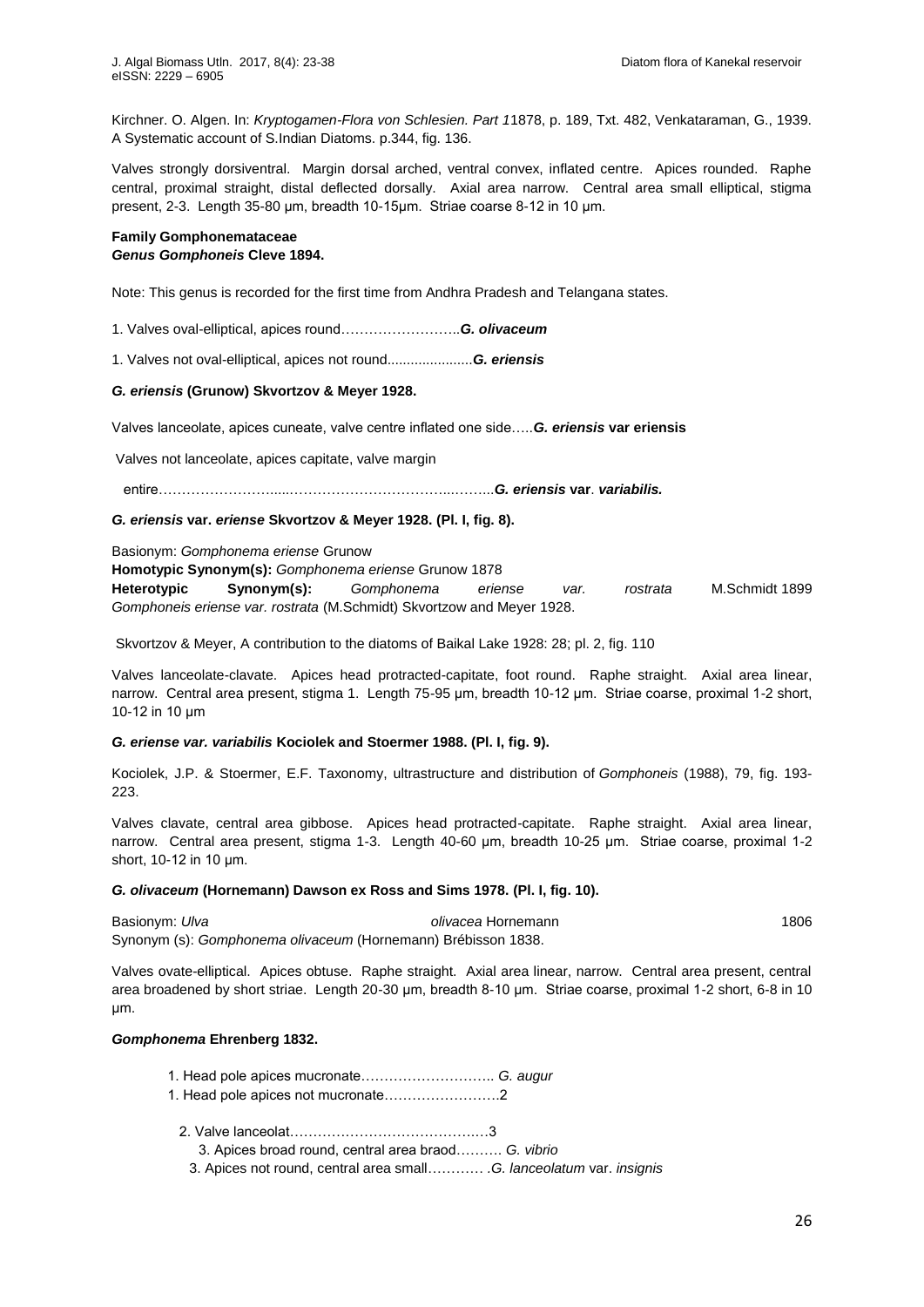- 2 Valve club shaped, linear………………………… 4
	- 4 Apices rostrate, central area round………… *G. parvulum*
	- 4 Apices not rostrate, central area not round……5

5. Valves linear-lanceolate, axial area narrow, indistinct at apices, striae

middle radiate…………………………… *G. subclavatum*

5. Valves not linear, axial area narrow distinct at apices, striae middle not

radiate……………………………… …… *G. affine*

# *G. affine* **Kützing 1844. (Pl. I, fig. 11).**

Kützing, *Die Kieselschaligen Bacillarien oder Diatomeen* F.T. 1844. P. 86, pl. 30: fig. 54,

Frustule club shaped. Apex rostrate. Raphe centre, straight. Axial area linearly narrow. Central area distinct. Length 30-80 μm, breadth 8-15 μm. Striae radial, coarse 10-15 in 10 μm.

### **G. augur Ehrenberg 1841.**

Valves linear-lanceolate, central striae 3-4 absent on both sides

…………………………………………………… *G. augur* **var.** *turris*

Valves wedge shaped, central striae absent on one side…

……………………………………………………… *G. augur* **var***. augur*

# **G. augur var. augur Ehrenberg. (Pl. I, fig. 12).**

Ehrenberg C.G. *Bericht über die zur Bekanntmachung geeigneten Verhandlungen der Königlich-Preussischen Akademie der* 1841, pp. 197-219, Mubashir jeelani, Lake Ecology in Kashmir India, 2016, pp.103, table 25.

Frustules wedge shaped. Apex head pole apiculate, foot pole rounded, apices capitate. Raphe straight, simple. Axial area straight. Central area absents on one side. Length 40-60 μm, breadth 8-12 μm. Striae coarse, 8-12 in  $10 \mu m$ .

## *G. augur* **var.** *turris* **(Ehrenb.) Lange-Bert. 1985. (Pl. I, fig. 13).**

Basionym: *Gomphonema turris* Ehrenb.

Krammer, K. and Lange-Bertalot, H. Naviculaceae Neue und wenig bekannte Taxa 1985. P. 44; pl. 37, fig. 1-7; pl. 38, fig. 1-4, 8-12, Gandhi H.P. Diatom flora. Bombay. Salsette, 1960, p. 108, figs. 72-73.

Frustules wedge shaped. Apex head pole apiculate, foot pole rounded. Raphe straight, simple. Axial area straight. Central area distinct. Length 30-60 μm, breadth 8-15 μm. Striae coarse, central 1-2 short one side, puncta isolated opposite side, 8-12 in 10 μm.

### *G. lanceolatum* **var.** *insignis* **(Greg.) Cleve (Pl. I, fig. 14).**

Basionym: *[Gomphonema insigne](http://www.algaebase.org/search/species/detail/?species_id=hf34a62c168fd7109)* W.Gregory

Hustedt, F , A Pascher's *Die Susswasser*1930, p.376, fig. 701, Prasad B. N. and Srivastava M. N. 1992. Vol 1, p. 253. pl. 33.fig. 2.

Valves linear-lanceolate, centre slightly inflated, apices rounded, base broadly rounded. Raphe thick, median, terminal fissures curved forming hook like structure. Central area unilateral, puncta present. Length 50-65 μm, breadth 8-12 μm. Striae 10-12 μm in 10 μm.

### *G. parvulum* **(Kützing) Kützing 1849. (Pl. I, fig. 15).**

Basionym: *[Sphenella parvula](http://www.algaebase.org/search/species/detail/?species_id=Wca5690c7eeaa0a39)* Kützing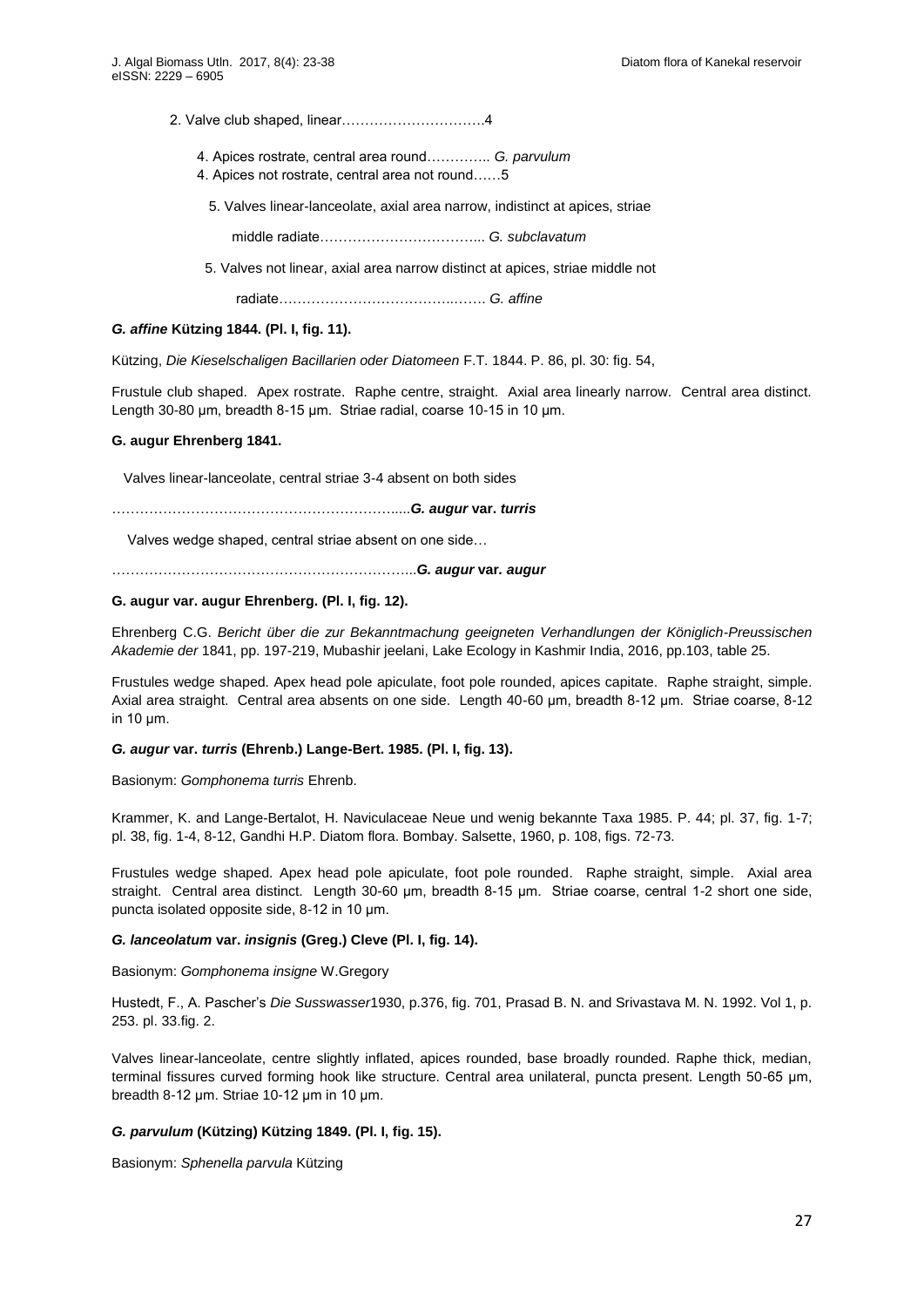Kützing, F.T. *Species algarum* 1849. P.65, txt.14, Van Heurck, H., 1896. P. 272. Pl. 7, fig. 306. Hustedt, F., A. Pascher's *Die Susswasser*1930, p.372, fig.713a; Gandhi H.P. Diatoms from Partabgarh, 1955, p. 327, figs. 30; Prasad B. N. and Srivastava M. N. 1992. Vol 1, p. 255, pl. 33, fig. 19.

Frustule club shaped. Apices rostrate, capitate. Raphe central, straight. Axial area straight, broad. Central area present. Length 15-30 μm, breadth 8-10 μm. Striae fine, 10-15 in 10 μm.

# *G. subclavatum* **(Grunow) Grunow 1884 (Pl. I, fig. 16).**

Basionym: *[Gomphonema montanum var. subclavatum](http://www.algaebase.org/search/species/detail/?species_id=a59681eb7496db356)* Grunow

Grunow, A. Die Diatomeen von Franz Josefs-Land 1884, pp.98. pl. 1(A): fig. 13, Prakash Narayan and G. K. Barupal., A Systematic Account of the Fresh Water Diatom from Kaylana lake. 2015, pp. 3437, [Plate – 1(10), Fig. – 1E]

Valve linear-clavate. Apices round. Axial area narrow, indistinct at apex. Central area clear, linear, lanceolate, valve surface striate, striae radiate at middle and parallel at poles. Length 25-35 μm, breadth 8-10 μm. Striae 8-10 in 10  $\mu$ m.

# *G. vibrio* **Ehrenberg 1843. (Pl. II, fig. 26).**

Ehrenberg 1843, S. Bhakta et. al Phyco diversity. Bahuda river. Odisha, 2011, p. 85. Pl. 2, fig. 12.

Frustule elongate, club shaped, middle region swollen. Apex round. Raphe straight. Axial area narrow, straight. Central area distinct, small, round. Length 60-100 μm, breadth 8-14 μm. Striae coarse, 8-12 in 10 μm.

# **Order [Mastogloiales](http://www.algaebase.org/browse/taxonomy/?id=77861) Family [Mastogloiaceae](http://www.algaebase.org/browse/taxonomy/?id=77904)** *Genus Mastogloia* **Thwaites in W. Smith 1856.**

1. Valve walls strongly protracted, apices capitate, raphe straight**:**

- 2. Valves stumpy, length 20-30……………………………… *M. baltica*
- 2. Valves elliptical, length 35-45 μm…… ……………… *M. smithi* **var***. amphicephala*
- 1. Valve walls not strongly protracted, apices not capitate, raphe not straight**:**

3.Valves elliptical, central area round, centra striae radiating, short…… *M. elliptica*

 3. Valve oblong elliptical, central area elliptic-rectangular, striae not radiating……… ………… …………………………………………… …… *M. grevellie*

### *M. baltica* **Grunow in Van Heurck 1880. (Pl. II, fig. 1).**

Van Heurck *Synopsis des Diatomées de Belgique* Atlas, 1880, PL. IV, fig. 24; Sarode and Kamat, 1984, p 60, pl 6, f 128.

Valves elliptic. Margin protracted. Apices capitate. Raphe straight. Axial area narrow, centre not broad. Length 20-30 μm, breadth 5-8 μm. Striae unresolvable.

# *M. elliptica* **(C.Agardh) Cleve in Schmidt 1893. (Pl. II, fig. 2).**

Basionym: *[Frustulia elliptica](http://www.algaebase.org/search/species/detail/?species_id=E25925661c92d53c4)* C.Agardh Schmidt, A.W.F. *Atlas der Diatomaceen-kunde***, 1893,** pl. 185: figs 24-27**.**

Valve narrow, elliptic. Apices cuneate. Raphe filiform. Axial area narrow, centre round, expanded. Central area prominent, elliptic-rectangular. Length 25-30 μm, breadth 5-7 μm. striae short radiating, 12-16 in 10 μm.

## *M. grevillei* **W. Smith in W.Gregory 1856. (Pl. II, fig. 3).**

Gregory, W. Notice of some new species of British fresh-water *Diatomaceae* 1856, 4, pl. 1: fig. 16.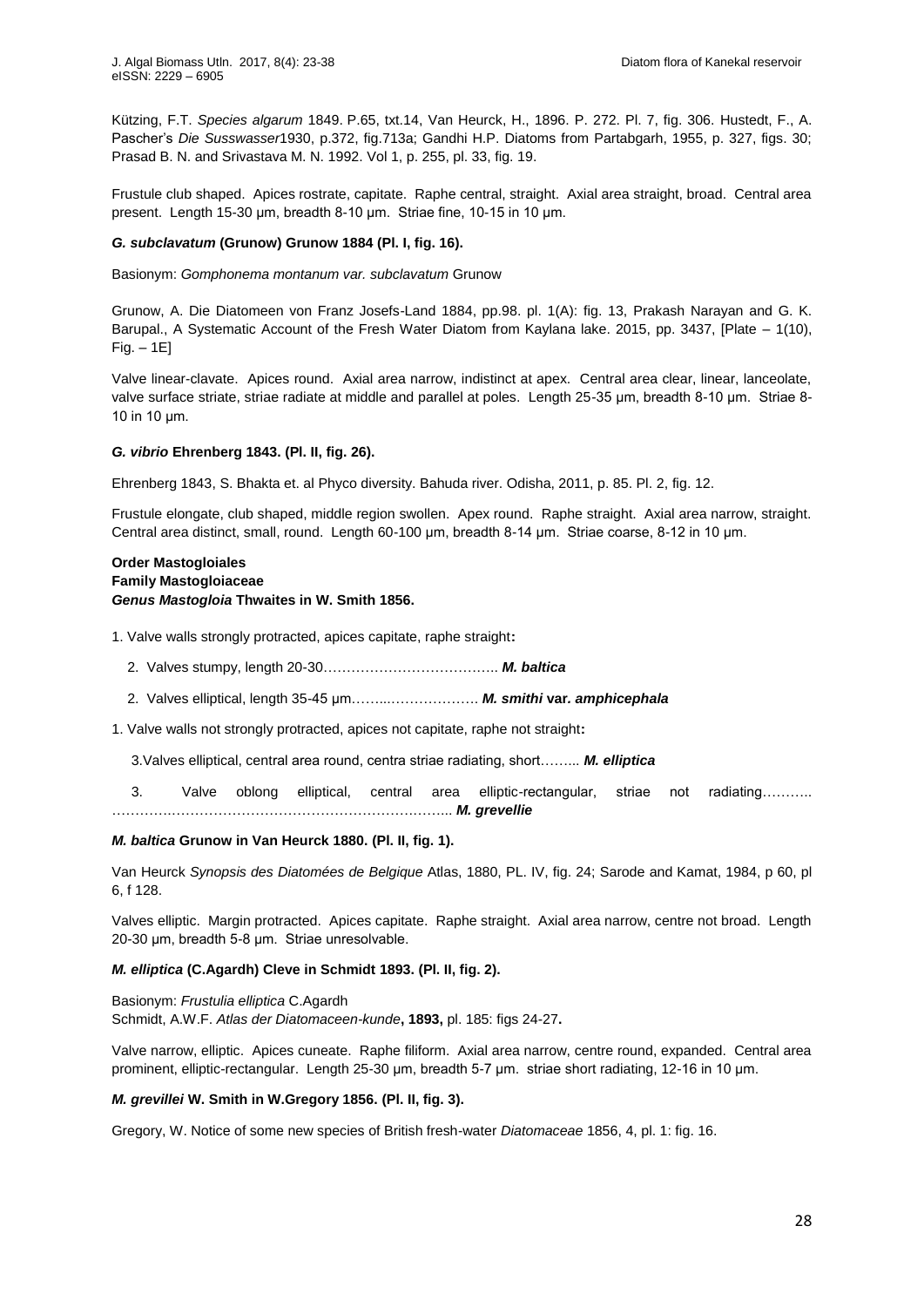Valves oblong elliptical. Margin convex, protracted. Apices rostrate. Raphe straight, proximal inflated. Axial area narrow, straight. Central area rectangular. Valvo copulae prominent 2-4 in 10 μm. Length 40-60 μm, breadth -10 μm. Striae fine, 10-12 in 10 μm.

# **[M.](http://www.algaebase.org/search/?genus=Mastogloia)** *smithii var. amphicephala* **Thwaites ex W. Smith 1856. (Pl. II, fig. 4).**

Smith, W. *A synopsis of the British Diatomaceae*, 1856, p. 65, pl. 54, fig. 341; Rao, VNR et. al Epiphytic diatoms from south India 1982.

Valves elliptic. Margin convex, protracted. Apices rostrate, capitate. Raphe straight, proximal inflated. Axial area narrow, straight. Central area circular. Valvo copulae prominent 2-4 in 10 μm. Length 30-40 μm, breadth  $6-10$  μm. Striae fine, 10-12 in 10 μm.

**Order [Naviculales](http://www.algaebase.org/browse/taxonomy/?id=4490) Suborder [Naviculineae](http://www.algaebase.org/browse/taxonomy/?id=139133) Family [Naviculaceae](http://www.algaebase.org/browse/taxonomy/?id=77626) Genus** *Caloneis* **Cleve 1894.**

### *C. silicula var. minuta* **(Grunow) Cleve 1894. (Pl. II, fig. 5).**

Basionym[: Navicula ventricosa f. minuta Grunow.](http://www.algaebase.org/search/species/detail/?species_id=Q38dce966630d0ffb)

Cleve, P.T. Synopsis of the naviculoid diatoms. Part I. 1894. P. 52, Cleve-Euler, A., 1951-55. p. 100, figs. 1144m&n; Gandhi. H.P. Diatoms. Lonavala. 1962, p. 134, pl. 1, fig. 7; B. N. and Srivastava, M. N. 1992. Vol 1, p. 223, pl. 29. fig. 9.

Valves linear-lanceolate, three marginal inflations. Apices cuneate, rounded. Raphe thin, straight. Axial area broad, straight. Central area prominent, reaches margin. Length 30-55 μm, breadth 6-8 μm. Striae fine 15-25 in  $10$  μm.

# *Genus: Gyrosigma* **Hassall 1845.**

### *G. distortum* **var.** *parkeri* **(M.B.Harrison) Cleve. (Pl. II, fig. 9).**

Basionym[: Pleurosigma parkeri Harrison](http://www.algaebase.org/search/species/detail/?species_id=U6914902bd357dddf)

Cleve P.T. 1894 Synopsis of the Naviculoid diatoms. Part I. p. 116, KS Mohan 1987, Bacillariophyceae of two south Indian lakes, p.16, table.4.

Valves sigmoid-gibbose central margin. Apices attenuate. Raphe central. Axial area linear, narrow. Central area circular. Length 60-80 μm, breadth 15-25 μm. Striae fine unresolvable.

#### *Genus Navicula* **Bory 1822.**

- 1. Valve margin convex, apices acute, central area semi-circular…
	- …………………………………………… *N. digitoradiata*
- 1. Valve margin straight, apices roastrate, central area unilateral.... …………………………………………… *N. viridula* **var.** *linearis*

# *N. digitoradiata* **(W.Gregory) Ralfs 1861. (Pl. II, fig. 10).**

Basionym: *Pinnularia digitoradiata* W. Gregory.

Pritchard, A. (1861) *A history of infusoria, pl.*40, Sanilkumar, M G et. al., (2009) Planktonic Microalgae.

Valves lanceolate. Apices acute. Raphe straight, distal curved. Axial area narrow, straight. Central area semicircular. Length 40-60 μm, breadth 6-8 μm. Striae coarse, radiate, proximal small one side, 8-10 in 10 μm.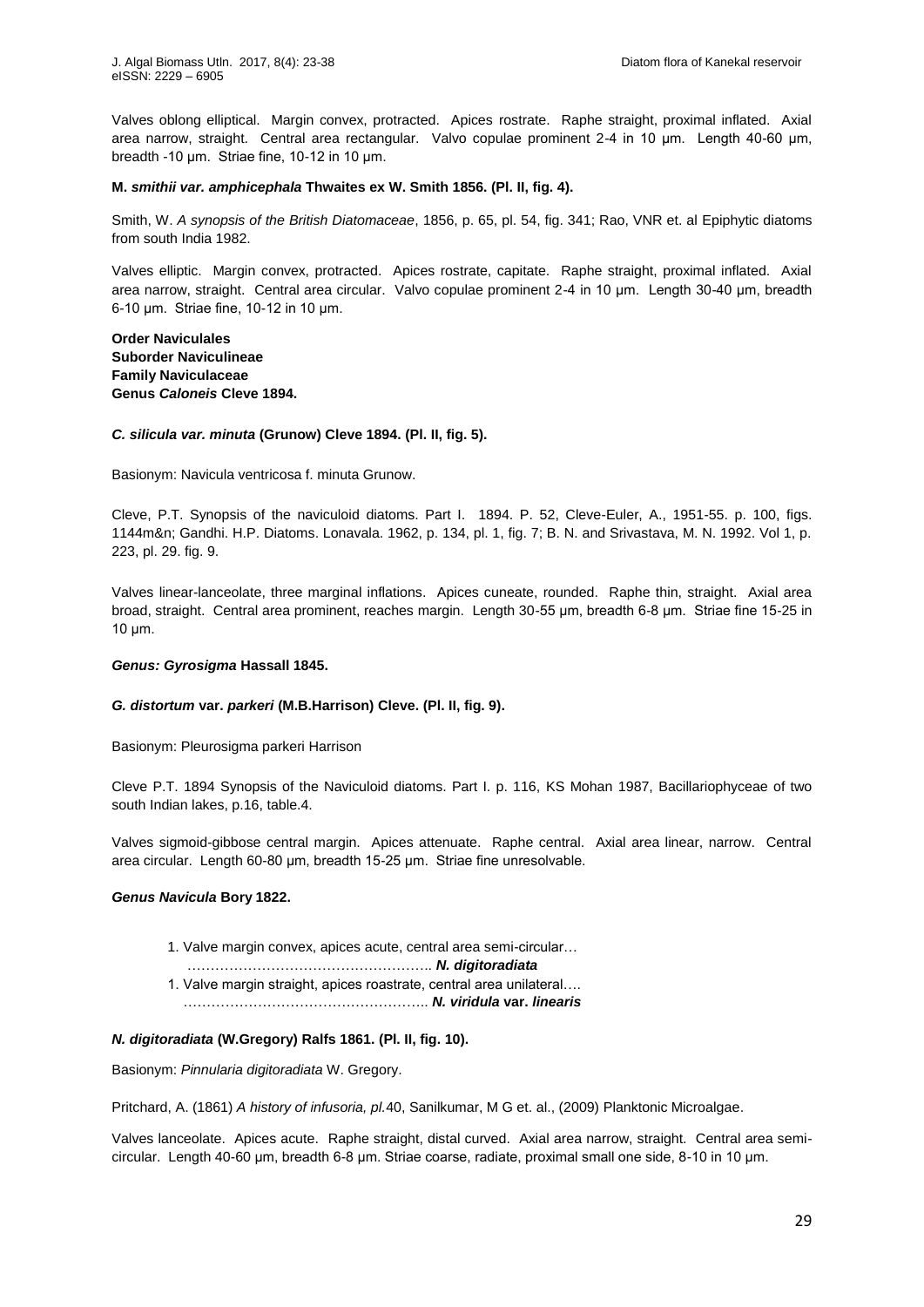# *N. viridula* **var.** *linearis* **Hustedt 1937. (Pl. II, fig. 11).**

**Homotypic Synonym(s):** *[Navicula viridula f. linearis](http://www.algaebase.org/search/species/detail/?species_id=db10db2f60a31b07b)* (Hustedt) H.Kobayasi 2002

Hustedt 1937: 264; pl. 19, fig. 1-2.

Valves linear-lanceolate. Margin parallel. Apices sub-rostrate. Raphe straight, distal hooked opposite directions. Axial area narrow. Central area prominent, unilateral, elliptical. Length 55-65 μm, breadth 6-8 μm. Striae proximal small, radiate, distal convergent, 10-12 in 10 μm.

# **Suborder [Neidiineae](http://www.algaebase.org/browse/taxonomy/?id=139130) Family [Amphipleuraceae](http://www.algaebase.org/browse/taxonomy/?id=77641) Genus** *Halamphora* **(Cleve) Levkov 2009.**

### *H. coffeaeformis* **Levkov 2009. (Pl. II, fig. 12).**

Basionym: *[Frustulia coffeiformis](http://www.algaebase.org/search/species/detail/?species_id=Y0e3daa2ebfb9f3b7)* C.Agardh

Levkov *Amphora sensu lato*. In: *Diatoms of Europe* 2009. P.179; pl. 91; figs 1-14; pl. 94: fig. 17-27; pl. 99: figs 15-23 (as *'coffeaeformis')*, B. N. and Srivastava, M. N. 1992. Vol 1, p. 261, pl. 32. fig. 4.

Valves semi-lanceolate. Margin dorsal arched, ventral linear, slightly concave. Apex rostrate, capitate. Raphe eccentric, straight. Axial area narrow. Length 30-50 um, breadth 4-12 um. Striae dorsal coarse, radiate, 8-12, ventral fine, short 14-18 in 10 um.

# **Suborder [Sellaphorineae](http://www.algaebase.org/browse/taxonomy/?id=139131) Family: Pinnulariaceae** *Genus Pinnularia* **Ehrenberg 1843.**

### *P. nodosa Smith. 1856.* **(Pl. II, fig. 13).**

Basionym: *Navicula nodosa* Ehr.

Smith, W. 1856, *A synopsis of the British Diatomaceae*; Das. S.K.& S.P. Adhikary 2012, Fresh water Algae. Nagaland. p.118, pl. 3, fig. 75

Valve linear. Margin triundulate. Apices sub-capitate. Raphe eccentric, proximal pointed, distal hooked. Axial area broad. Central area large, reaches margin. Length 30-50 μm, breadth 4-6 μm. Striae 10-15 in 10 μm.

# **Order [Bacillariales](http://www.algaebase.org/browse/taxonomy/?id=4416) Family [Bacillariaceae](http://www.algaebase.org/browse/taxonomy/?id=77640)** *Genus Bacillaria* **Gmelin 1791.**

*B. paxillifera* (O.F.Müller) T.Marsson 1880. (Pl. II, fig. 18). **Heterotypic Synonym(s):** *[Bacillaria paradoxa](http://www.algaebase.org/search/species/detail/?species_id=Z91d3e2d9abf1ee69)* J.F.Gmelin 1791, *Nitzschia paradoxa* [\(J.F.Gmelin\) Grunow](http://www.algaebase.org/search/species/detail/?species_id=r49edc2b3ac6e3973) 1880.

T.Marsson Diatomaceen von Neu-Vorpommern 1901: p. 254 (as *'paxillifer'* ), Cleve Eu`ler, A, plat. Schwed, Finn, V: 1952, figs.1457 (=*N paradoxa v,. genuine*Nach Grunow,), Gopinathan C. P. 1984, Littoral diatoms of Southwest coast Ind.,p. 26, fig. 3(s-u).

Valves linearly-lanceolate. Apices rostrate-cuneate. Raphe system fibulate, sub-central. Length 30-80 μm, breadth 2-5 μm. Striae 30-40 in 10 μm. Fibulae small bars, linked at their bases by faint longitudinal lines giving a ladder-like appearance.

# *Genus Hantzschia* **Grunow 1877.**

*H. virgata var. gracilis Hust.* **1930. (Pl. II, fig. 19).**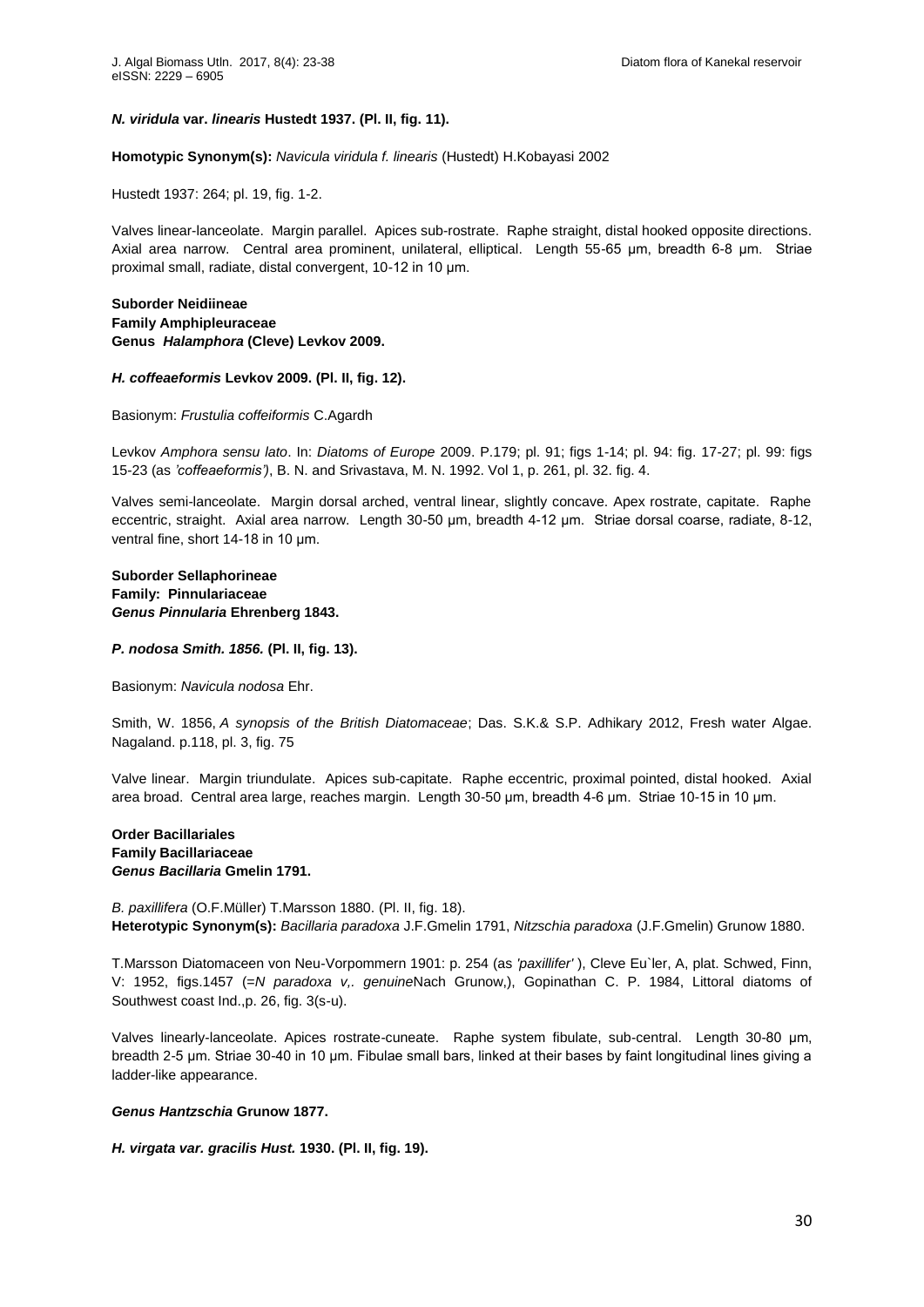Hustedt, F , A Pascher's *Die Susswasser* 1930, p.395, fig. 753, Cleve-Euler, A, plat. Schwed, Finn, V, 1952: figs. 1423 b-c (=*H (Roper) Grun. Virgate var gracilis Hust*.), S.K Rai, Taxonomic studies on some freshwater diatoms, E. Terai Nepal 2006, p.17. fig.12.

Valves linear-lanceolate, margin dorsal convex-straight, ventral concave. Apices slender capitate. Raphe ventral. Length 85-100, breadth 4-6. Striae 15 in 10.

# *Genus Nitzschia* **Hassall 1845.**

- 1 Apices tapering ends bent opposite directions………… *[N.](http://www.algaebase.org/search/?genus=Nitzschia) longissima* var. *reversa.*
- 1 apices ends not bent opposite directions……………… 2
- 2. Apices extremely long, sub-capitate, valves margin one side straight…
- *………………………………………………………………...N. sublinearis.* 2 Apices not long, not subcapitate, valve margin both sides convex……

……………………………………………………… 3

3. Valves small, dorsal undulation absent, apices acute, length 25-30  $\mu$ m...

 …………………………………………………… *N. sociabilis* 3. Valves big, dorsal undulation present, apices drawn out capitate,

length 30-6 μm……………………………… *N. umbonata*

### *[N.](http://www.algaebase.org/search/?genus=Nitzschia) longissima* **var.** *reversa* **Grunow. (Pl. II, fig. 20).**

Heterotypic Synonym(s): [Nitzschia reversa W.Smith](http://www.algaebase.org/search/species/detail/?species_id=jd5208d543294ab88)

Jeetendra et. al 2015, Seasonal variation. Microalgal abundance. Chloraophyl a. Mumbai coast. P.4, Table.2, sp. 56, Guiry, M.D. & Guiry, G.M. 2016. *AlgaeBase*. World-wide electronic publication, National University of Ireland, Galway.

Valves fusiform. Margin convex-parallel. Apices long drawn tapering ends bent opposite directions. Raphe thin. Length 40-50 μm, breadth 4-6 μm. Striae unresolvable. Fibulae fine.

# *N. sociabilis* **Hust. 1957. (Pl. II, fig. 21).**

Heterotypic Synonym(s): *[Nitzschia subtubicola](http://www.algaebase.org/search/species/detail/?species_id=h784c3d71226c8635)* H.Germain 1981.

Hustedt Die Diatomeenflora des Flus-systems der Weser. Ver. Bremen 1957 p. 354, figs 91-94, Prasad, B. N. and Srivastava, M. N. 1992. Vol 1, p. 307, pl. 35. figs. 15.

Valves small, linear-lanceolate. Apices acute. Length 25-30 μm, breadth 2-5 μm. Striae fine unresolvable, fibulae  $6-8$  in 10  $\mu$ m.

# *N. sublinearis* **Hantzsch 1860. (Pl. II, fig. 22).**

Hustedt, F.., A. Pascher's Die Susswasser 1930, p.411, Fig786, Gandhi H.P. Diatoms from Partabgarh, 1955, p. 330, figs. 37.

Valves linear-lanceolate. Apices extremely long, rostrate, sub-capitate. Length 50-85 μm, breadth 3-6 μm Striae unresolvable. Fibulae 10-14 in 10 µm.

# *N. umbonata* **(Ehrenberg) Lange-Bertalot 1978. (Pl. II, fig. 23).**

Lange-Bertalot, H. Zur Systematik, Taxonomie und Ökologie des ,1978 p. 648, pls 1, 2, 4.

Valves lanceolate. Margin dorsal undulated. Apices drawn out,capitate. Length 30-60 μm, breadth 2-3 μm. Striae fine unresolvable. Fibulae 6-8 in 10 μm.

# *Genus Tryblionella* **W. Smith 1853.**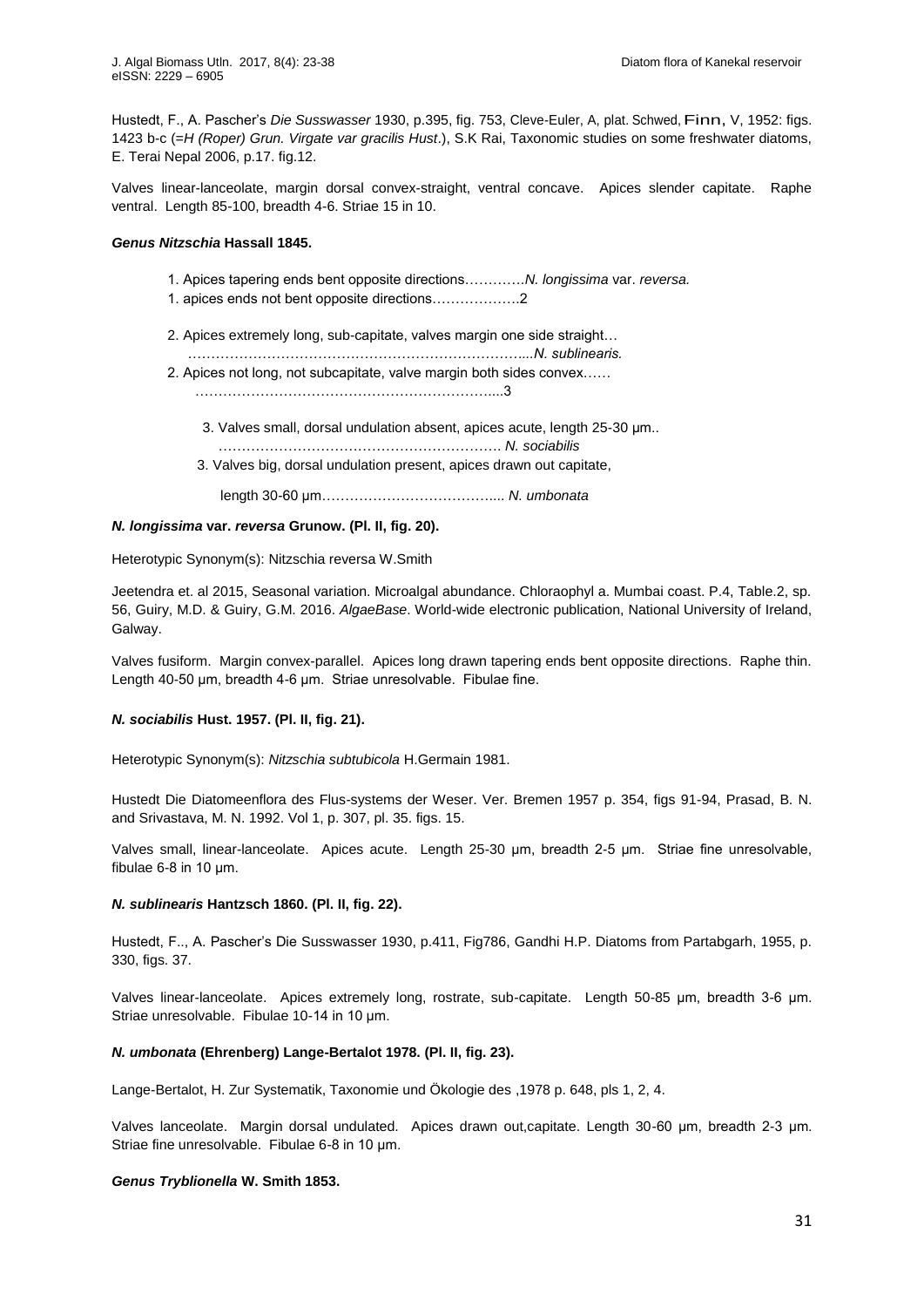- 1. Valve margin both sides straight, apices rostrate, sternum central narrow, striae coarse………………………………… *T. apiculata*
- 1. Valve margin both sides concave, apices capitate, sternum central broad, striae fine………………………………… *T. hungarica*

# *T. apiculata* **Gregory 1857. (Pl. II, fig. 24).**

Gregory.W. On the post-Tertiary diatomaceous sand. 1857. P. 79; pl.1, fig.43, Alakananda B et. al., 2011 Biomonitoring to assess the efficacy of restoration. Urban water bodies. Wetlands of Bangalore.

Valves linear, panduriform. Margin both sides almost straight. Apices rostrate, sub-capitate. Raphe eccentric. Axial area possess longitudinal sternum. Length 60-80 μm, breadth 4-8 μm. Striae prominent, 12-16 in 10 μm.

# *T. hungarica* **Frenguelli 1942. (Pl. II, fig. 25).**

Basionym: *[Nitzschia hungarica](http://www.algaebase.org/search/species/detail/?species_id=g52a9de1f4fa93916)* Grunow

Frenguelli,J. Diatomeas del Neuguén (Patagonia). XVII 1942. p.178, pl. 8: fig.12,

Valves linear, panduriform. Margin both sides concave. Apices cuneate, capitate. Raphe eccentric. Axial area possesses longitudinal sternum, broad. Length 40-80 μm, breadth 4-6 μm. Striae fine, 15-25 in 10 μm.

# **Order [Rhopalodiales](http://www.algaebase.org/browse/taxonomy/?id=77852) Family [Rhopalodiaceae](http://www.algaebase.org/browse/taxonomy/?id=77891) Genus Epithemia Kützing, 1844.**

# *E. adnata* **(Kützing) Brébisson (Pl. II, fig. 6).**

Basionym: *[Frustulia adnata](http://www.algaebase.org/search/species/detail/?species_id=C1a9072a2cdf16d38)* Kützing

Hustedt 1930, p.385, fig. 729; Krammer & Lange-Bertalot 1997, p. 152, pl. 107, figs. 1-11, pl. 108, figs. 1-3., Surajit Roy and Jai Prakash Keshri 2015, Pl. I, Figs. 1-14.

Valves dorsiventral, margin dorsal convex, ventral slightly concave. Apices capitate broadly rounded. Raphe is biarcuate, never reach dorsal margin. Length 20-30 μm, breadth 6-10 μm. Striae 10-12in 10 μm, costae 3-4 in 10 μm, 4-6 striae between adjacent costae.

# *Genus Rhopalodia* **O. Müller 1895.**

*R. gibberula* **(Ehrenberg) Otto Muller 1895. (Pl. II, fig. 7).** Basionym: *[Eunotia gibberula](http://www.algaebase.org/search/species/detail/?species_id=K4503c130680edf7d)* Ehrenberg

Müller, [G.F.] O. (1895). *Rhopalodia* ein neues Genus der Bacillariaceen, pl.2, Rao, VNR et. al., (1982) ) Epiphytic diatoms from south India.

Frustule lunate. Margin dorsal convex, ventral concave. Apices cuneate, capitate, bent ventrally. Raphe fibulate. Length 35-45μm, breadth 6-8 μm, striae fine, indistinct, costae 3-4 in 10 μm, fibulae 4-5 in 10 μm.

# **Order [Surirellales](http://www.algaebase.org/browse/taxonomy/?id=77845) Family [Surirellaceae](http://www.algaebase.org/browse/taxonomy/?id=77884)**

*Genus Stenopterobia* **Brébisson in Van Heurck 1896.**

*S. curvula* **(W. Smith) Krammer 1987. (Pl. II, fig. 14).**

Basionym: *[Nitzschia curvula](http://www.algaebase.org/search/species/detail/?species_id=D3711576d2d8f2017)* W.Smith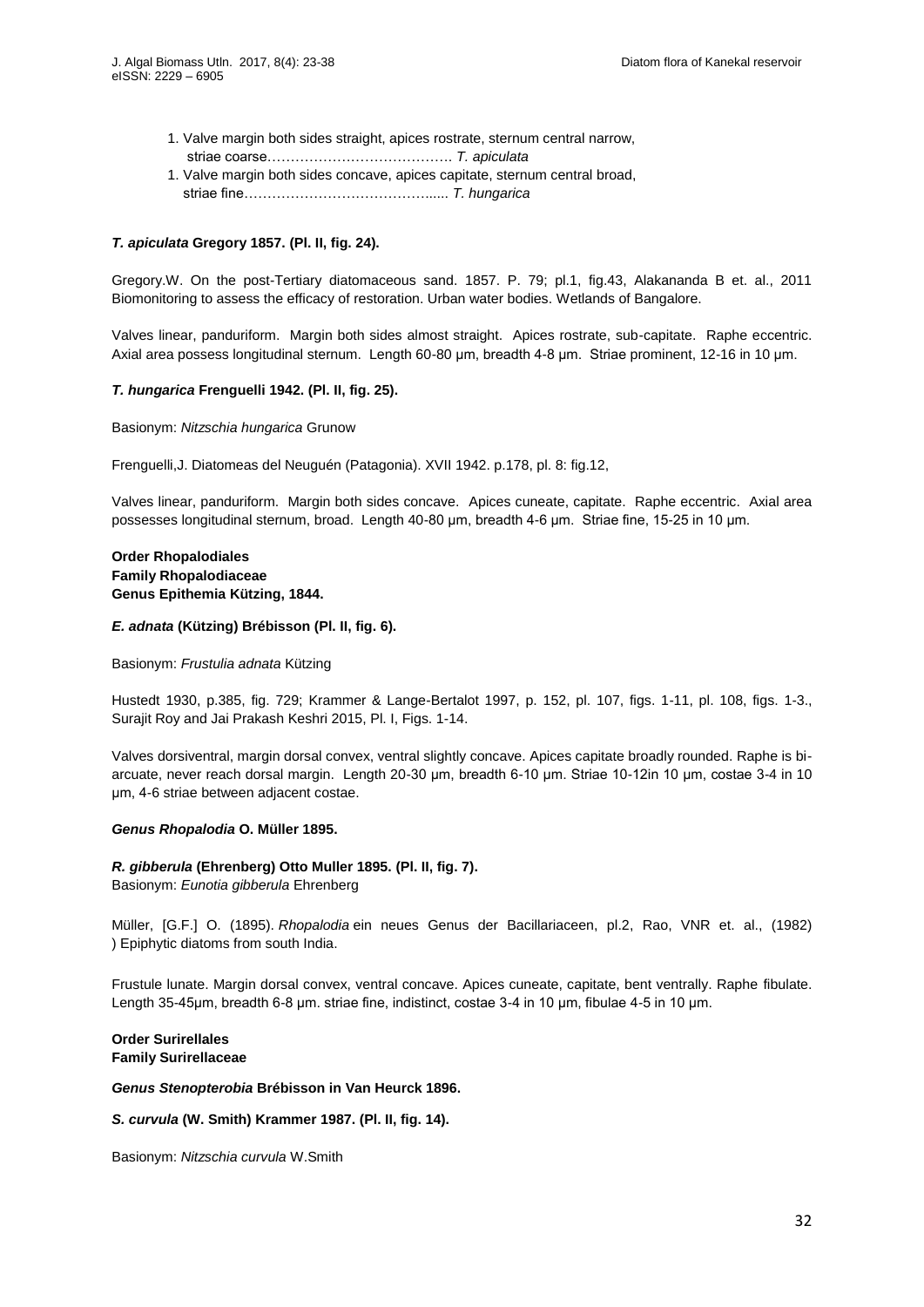Lange-Bertalot & Krammer Bacillariaceae, Epithemiaceae, Surirellaceae. Neue und wenig bekannte Taxa 1987, p. 108, pl. 58, figs 1-4.

Valves narrow, girdle view sigmoid. Raphe prominent, position entire. Length 40-120 μm, breadth 2-4 μm Costae prominent 4-6 μm, striae fine, unresolvable.

### *Genus Surirella* **Turpin 1828.**

### *S. ovalis* **Brébisson 1838. (Pl. II, fig. 17).**

Heterotypic Synonym(s): *[Surirella lanceolata](http://www.algaebase.org/search/species/detail/?species_id=R62231008e7ddb570)* H.P.Gandhi 1955

Brébisson, [L.] A. 1838. de *Considerations sur les diatomées et essai d'une classification Flore de Normandie, p.1, txt. 3; Kuetzing, F.T., 1849. p.38; Van Heurck, H., 1896. P. 373, pl. 13, fig. 585;* B. N. and Srivastava, M. N. 1992. Vol 1, p. 317, pl. 38. fig. 4.

Valves linear-ovate. Pole, apices truncate, base cuneate. Raphe marginal. Axial area narrow. Central area appears free, large. Marginal folds distinct. Length 30-40 μm, breadth 10-15 μm. Costae thick, marginal, 4-8 in  $10 \mu m$ 

# **Order Thalassiophysales Family Catenulaceae**  *Genus Amphora* **Ehrenberg in Kützing 1844.**

- 1 Valves elliptic oval, valve ventral almost straight…………… *A. ovalis*
- 1. Valve not elliptic oval, valve ventral convex**:** 
	- 2 Apices acute, raphe eccentric, central area small……………*A. leneolata*
	- 2. Apices cuneate, raphe not eccentric, central area large………*A. pediculus*

# *A. lineolata* **Ehr. 1844. (Pl. II, fig. 8).**

Heterotypic Synonym(s): *[Navicula lineolata](http://www.algaebase.org/search/species/detail/?species_id=Xae66257cfcf604d6)* Ehrenberg 1838, *[Amphora tenera](http://www.algaebase.org/search/species/detail/?species_id=S0b9591d434c0ba39)* W.Smith 1853 Ehrenberg, *Die Infusionsthierchen als vollkommene Organismen* 1838, p.189, Subramanyan a systematic account of the marine diatoms. Madras coast. 1946, p. 184, fig. 407.

Valves linear, semi-elliptical. Apices acute. Margin dorsal protracted, ventral straight. Raphe eccentric, straight. Axial area narrow. Length 20-30 μm, breadth 6-8 μm. Striae fine, unresolvable.

#### *A. ovalis (***Kützing***)* **Kützing. 1844. (Pl. II, fig. 16).**

Basionym: *[Frustulia ovalis](http://algaebase.org/search/species/detail/?species_id=sb5f3522a519a2d11)* Kützing

Kützing, F.T. *Die Kieselschaligen Bacillarien oder Diatomeen* 1844, p. 107, pl. 5, fig. 35, 39, Hustedt, Bacil p. 342, (= f gracilis (Ehr) Cl), Gandhi H.P.1960 Diatom Flora of Bombay&Sal. p. 101, fig. 60.

Valves elliptical-oval. Margin dorsal protracted, ventral almost straight. Apex rostrate, capitate. Raphe eccentric, proximal deflected dorsal. Axial area linear. Central area not prominent. Length 35-50 μm, breadth 4-8 μm. Striae proximal dorsal coarse, ventral fine, short, 12-18 in 10 μm.

#### *A. pediculus* **(Kützing) Grunow ex A. Schmidt 1875. (Pl. II, fig. 15).**

Grunow ex A. Schmidt *Atlas der Diatomaceen-kunde. Series I,* 1875. pl. 26: fig. 99.

Valves dorsiventral. Margin dorsal arched, ventral slightly concave. Apex cuneate. Raphe straight. Axial area narrow. Central area indistinct. Length 50-60 μm, breadth 6-8 μm. Striae dorsal proximal short, forms free space, 14-18 in 10 μm.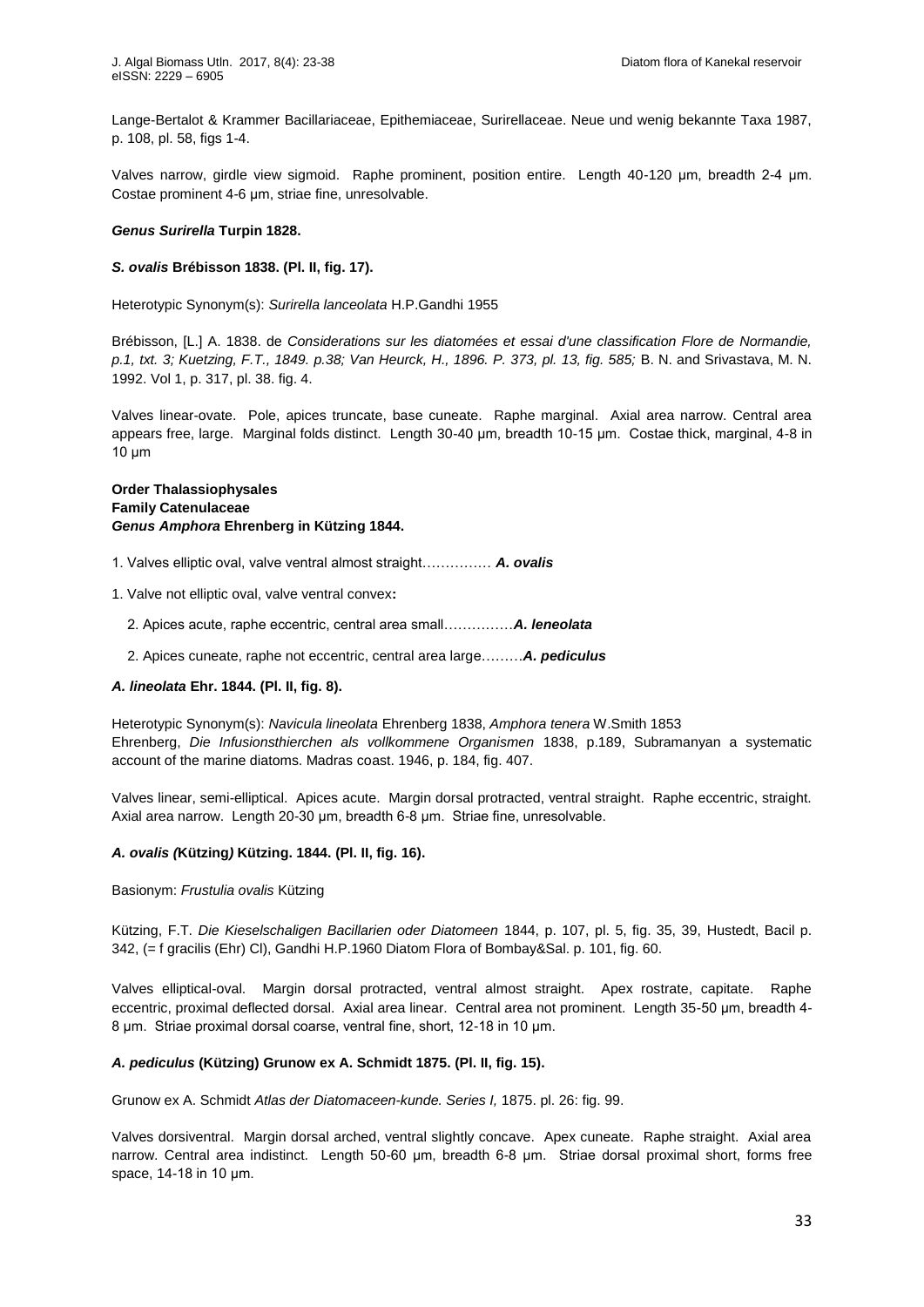

Plate-1: 1. *Aulacoseira ambigua* (Grunow) Simonsen, 2. *Cyclotella atomus* Hustedt, 3. *C. striata* (Kutzing) Grunow, 4. *Eunotia grunowi* var *uplandica* A.Cleve, 5. *E. pectinalis* (Kützing) Rabenhorst, 6. *E. tschirchiana* O. Müll, 7. *Cymbella cistula*  (Ehrenberg) Kirchner, 8. *Gomphoneis eriensis* var. *eriense* Skvortzov & Meyer, 9. *G. eriense var. variabilis* Kociolek and Stoermer, 10. *G. olivaceum* (**Hornemann) Dawson ex Ross and Sims, 11.** *Gomphonema affine* Kützing, 12. G. augur var. augur Ehrenberg, 13. *G. augur* var. *turris* (Ehrenb.) Lange-Bert, 14. *G. lanceolatum* var. *insignis* (Greg.) Cleve, 15. *G. parvulum*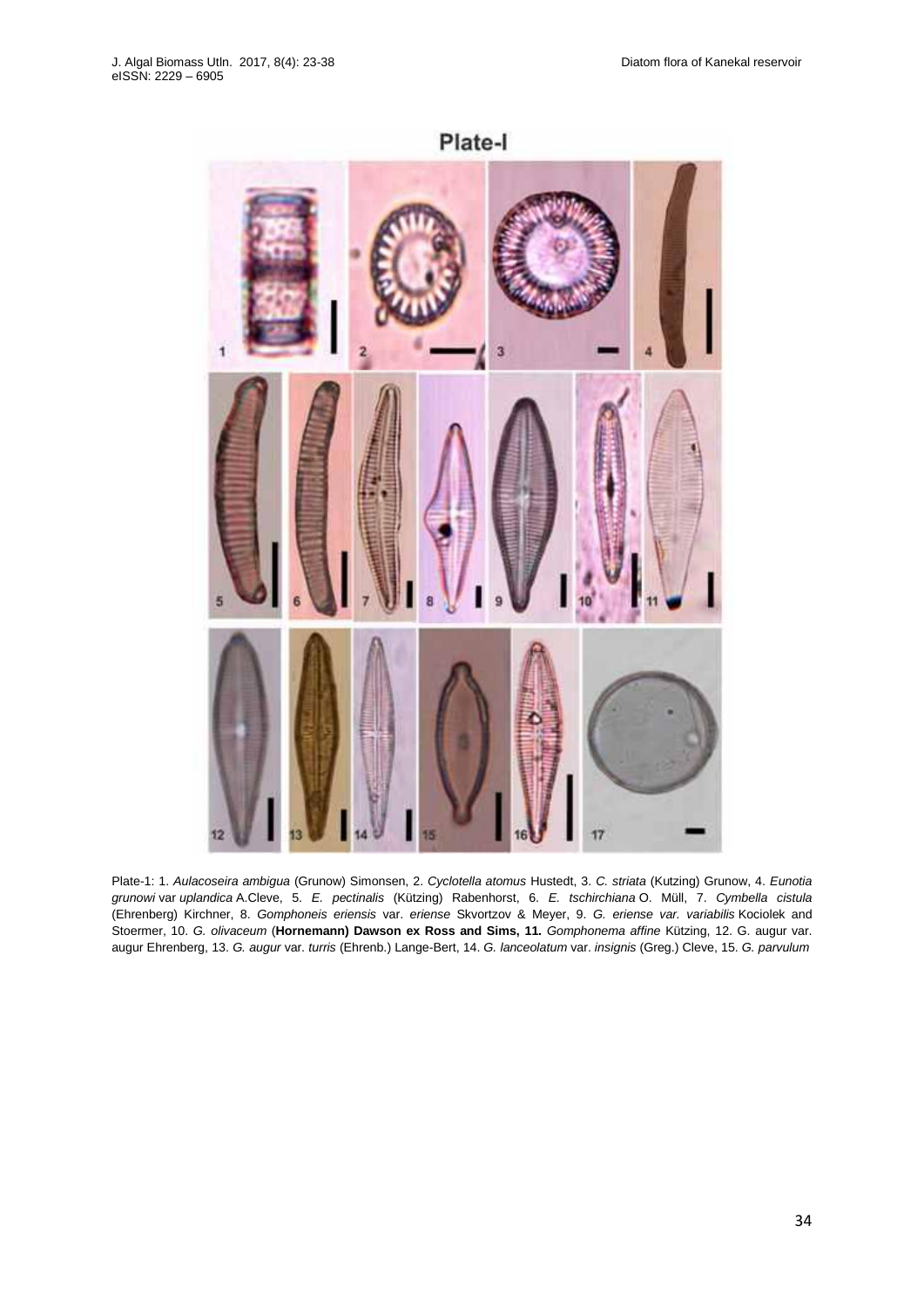

Plate-2: 1. *Mastogloia baltica* Grunow in Van Heurck, 2. *M. elliptica* (C.Agardh) Cleve in Schmidt, 3. *M. grevillei* W. Smith in W.Gregory, 4. [M.](http://www.algaebase.org/search/?genus=Mastogloia) *smithii var. amphicephala* Thwaites ex W. Smith, 5. *C. silicula var. minuta* (Grunow) Cleve, 6. *Epithemia adnata* (Kützing) Brébisson, 7. *Rhopalodia gibberula* (Ehrenberg) Otto Muller, 8. *Amphora lineolata* Ehr. 9. *Gyrosigma distortum* var. *parkeri* (M.B.Harrison) Cleve. 10. *Navicula digitoradiata* (W.Gregory) Ralfs 1861. 11. *N. viridula* var. *linearis*  Hustedt, 12. *Halamphora coffeaeformis* Levkov, 13. *Pinnularia nodosa Smith.* 14. *Stenopterobia curvula* (W. Smith) Krammer, 15. *Amphora pediculus* (Kützing) Grunow ex A. Schmidt, 16. *A. ovalis (*Kützing*)* Kützing. 17. *Surirella ovalis* Brébisson, 18. *Bacillaria paxillifera* (O.F.Müller) T.Marsson, 19. *Hantzschia virgata var. gracilis Hust. 20. [N.](http://www.algaebase.org/search/?genus=Nitzschia) longissima* var. *reversa* Grunow. 21. *N. sociabilis* Hust. 22. *N. sublinearis* Hantzsch, 23. *N. umbonata* (Ehrenberg) Lange-Bertalot, 24. *Tryblionella apiculata*  Gregory, 25. *T. hungarica* Frenguelli and 26. *Gomphonema vibrio* Ehrenberg

# **References**

Alakananda B, M. K. Mahesh, G. Supriya, M. Boominathan, C. Balachandran and T. V. Ramachandra1. 2011. "Monitoring Tropical Urban Wetlands through Biotic Indices" *J Biodiversity*. 2(2): 91-106.

Bhakta S., S. K. Das, M. Nayak1, J. Jena1, P.K. Panda and L. B. Sukla. 2011. Phyco-diversity assessment of Bahuda river mouth areas of East coast of Odisha, India. *Rec Res Sci Tech*. 3: 80-89.

Bhanu Prakash, M., Jyothi,K. and Narasimha Rao, G.M., 2014. Seasonal variations of phytoplankton community structure in relation to Physico-chemical factors in Lake Kolleru, Andhra Pradesh, India*. J.Algal Biomass Utln*. 5 (3): 1-7.

Boyer, C.S. 1927. Synopsis of the North American Diatomaceae. Proceedings of the National Academy of Sciences of Philadelphia 79: Supplement 229-583.

Brébisson A. de. 1838. Considerations sur les diatomées et essai d'une classification des genres et des espèces appartenant à celle famille, par A. de Brébisson, auteur de la Flore de Normandie, etc. pp. [i], [1]-20, [4, err.].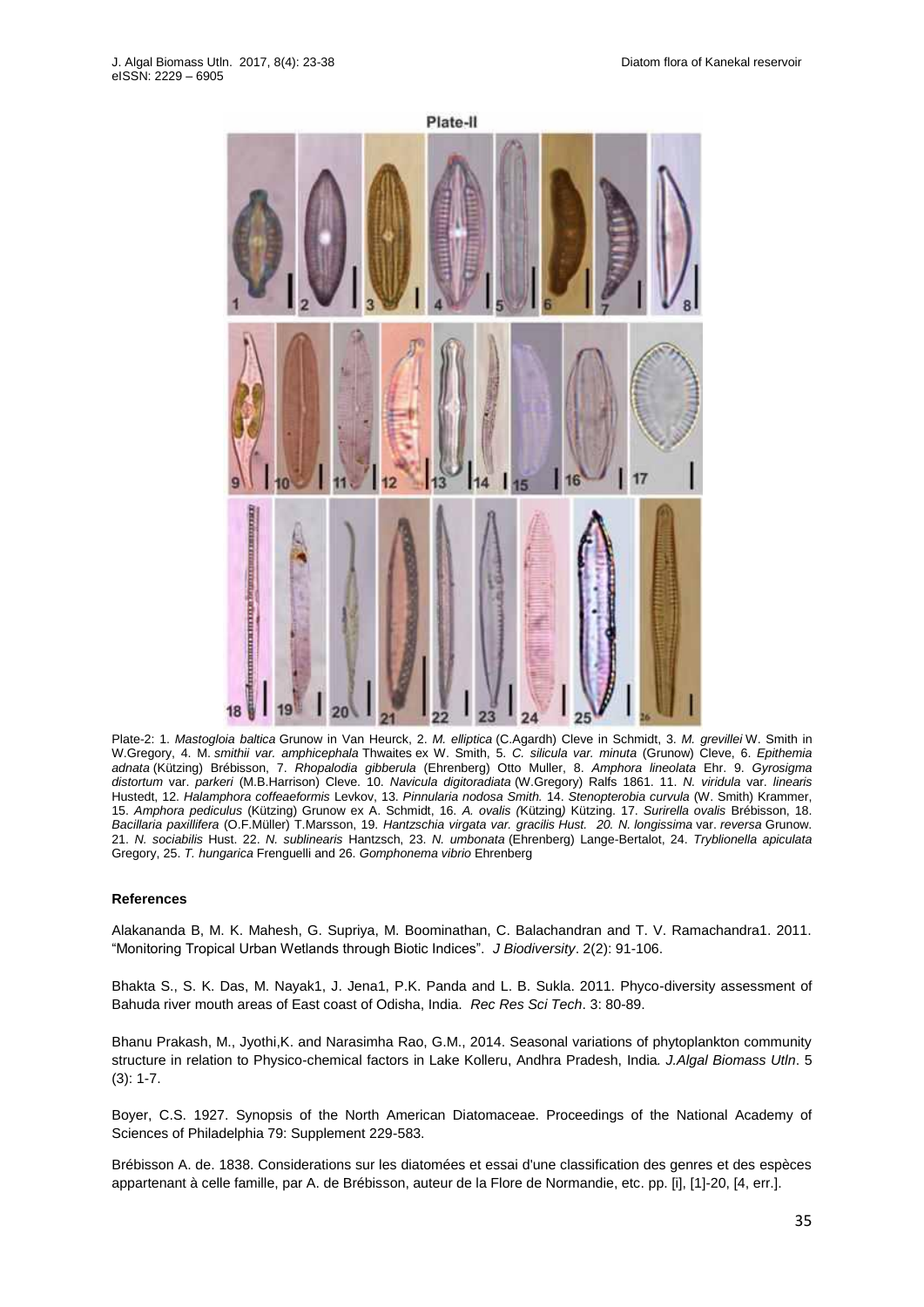Cleve, P.T. (1894). Synopsis of the naviculoid diatoms. Part I. *Kongliga Svenska Vetenskapsakademiens Handlingar, series 4* 26(2): 1-194, 5 pl.

Cleve- Euler, A. 1951-55. Die Diatomeen von Schweden und Finnland. Kungl. Svenska vetenskapsakdemiens handligar. Fjarde serien. 4 2:1 3-153, 3:3 3-153, 4:1 3-158, 4:5 3-255, 5:4 3-323

Das S.K. and S.P. Adhikary. 2012. Freshwater algae of Nagaland, *J. Indian Bot. Soc*. 89 (1-3): 99-123.

Dillon, L.S. 1963. A reclassification of the major groups of organisms based upon comparative cytology. *Systematic Zoology.* 12: 71-83.

Ehrenberg, C.G. (1838). *Die Infusionsthierchen als vollkommene Organismen*: Ein Blick in das tiefere organische Leben der Natur. pp. i-xviii, [1-4], 1-547, [1]. Leipzig: Verlag von Leopold Voss.

Ehrenberg, C.G. (1843). Verbreitung und Einfluss des mikroskopischen Lebens in Süd-und Nord-Amerika. *Abhandlungen der Königlichen Akademie der Wissenschaften zu Berlin* 1841: 291-466, pls 1-4.

Ehrenberg C.G. 1854. Microgeologie. Das Erden und Felsenschaffende Wirken-des unsichtbarkleinenselbstandigen Lebens auf der Erde. Bd. I. Taxa Bd. II. Atlas, Leipzig.

Frenguelli, J. (1942). Diatomeas del Neuguén (Patagonia). XVII. Contribución al conocimiento de las diatomeas argentinas. *Revista del Museo de La Plata (Nueva Serie), Sección Botánica* 5(20): 73-219, 12 pls.

[Gandhi, H.P. 1955. A contribution to our knowledge of the freshwater Diatoms of Pratapgarh, Rajasthan. J. Ind.](http://wgbis.ces.iisc.ernet.in/biodiversity/sahyadri_enews/newsletter/issue26/article2/Gandhi%20list/1955,%20A%20contribution%20to%20our%20knowledge%20of%20the%20freshwater%20Diatoms%20of%20Pratapgarh,%20Rajasthan.pdf)  [Bot. Soc. 34: 304-338.](http://wgbis.ces.iisc.ernet.in/biodiversity/sahyadri_enews/newsletter/issue26/article2/Gandhi%20list/1955,%20A%20contribution%20to%20our%20knowledge%20of%20the%20freshwater%20Diatoms%20of%20Pratapgarh,%20Rajasthan.pdf)

[Gandhi, H.P. 1960. The diatom flora of the Bombay and Salsette Islands. J. Bomb. Nat. Hist. Soc. 57: 7 -123.](http://wgbis.ces.iisc.ernet.in/biodiversity/sahyadri_enews/newsletter/issue26/article2/Gandhi%20list/1960,%20The%20diatom%20flora%20of%20the%20Bombay%20and%20Salsette%20islands.pdf)

Gandhi, H.P. 1962.Some fresh-water diatoms from Lonavla Hill-Station in the Bombay-State (Maharashtra)

[Gandhi, H.P. 1962. Notes on the Diatomaceae from Ahmedabad and its environs-IV The diatom communities of](http://wgbis.ces.iisc.ernet.in/biodiversity/sahyadri_enews/newsletter/issue26/article2/Gandhi%20list/1962,%20Notes%20on%20the%20diatomaceae%20from%20Ahmedabad%20and%20its%20environs%20%E2%80%94%20IV%20The%20diatom%20communities%20of%20some%20freshwater%20pools%20and%20ditches%20along%20Sarkaj%20Road.pdf)  [some freshwater pools and ditches along Sarkhej Road . Phykos, 1: 115-127.](http://wgbis.ces.iisc.ernet.in/biodiversity/sahyadri_enews/newsletter/issue26/article2/Gandhi%20list/1962,%20Notes%20on%20the%20diatomaceae%20from%20Ahmedabad%20and%20its%20environs%20%E2%80%94%20IV%20The%20diatom%20communities%20of%20some%20freshwater%20pools%20and%20ditches%20along%20Sarkaj%20Road.pdf)

[Gandhi, H.P. 1960. The diatom flora of the Bombay and Salsette Islands. J. Bomb. Nat. Hist. Soc. 57: 7 -123.](http://wgbis.ces.iisc.ernet.in/biodiversity/sahyadri_enews/newsletter/issue26/article2/Gandhi%20list/1960,%20The%20diatom%20flora%20of%20the%20Bombay%20and%20Salsette%20islands.pdf)

Gregory, W. (1856). Notice of some new species of British fresh-water Diatomaceae. *Quarterly Journal of Microscopical Science, New Series* 4: 1-14, pl. I.

Gopinathan, CP (1984) A systematic account of the littoral diatoms of the southwest coast of India Journal of the marine biological association of India *The marine biological association of India* 26(1&2) 2-31.

Gregory, W. 1857. On new forms of marine Diatomaceae found in the Firth of Clyde and in Loch Fyne, illustrated by numerous figures drawn by R.K. Greville, LL.D., F.R.S.E. *Transactions of the Royal Society of Edinburgh* 21: 473-542, pl. 9-14.

Grunow, A. (1884). Die Diatomeen von Franz Josefs-Land. *Denkschriften der Kaiserlichen Akademie der Wissenschaften. Mathematisch-Naturwissenschaftliche Classe, Wien* 48: 53-112, pls I(A)-V(E).

Guiry, M.D. and G.M. Guiry, 2016. AlgaeBase. World-wide electronic publication, National University of Ireland, Galway. http://www.algaebase.org.

Hustedt, F. 1930. Die Susswasserflora Mitteleuropas. Heft 10. 2nd Edition. Bacillariophyta (Diatomeae). A. Pascher (ed.) Verlag von Gustav Fischer, Germany. 466p.

Hustedt, F. 1938. Systematische und okologische Untersuchungen uber die Diatomeen-Flora von Java, Bali und Sumatra. Systematischer Teil 1. Archiv f. Hydrobiol Suppl. 15:393-506.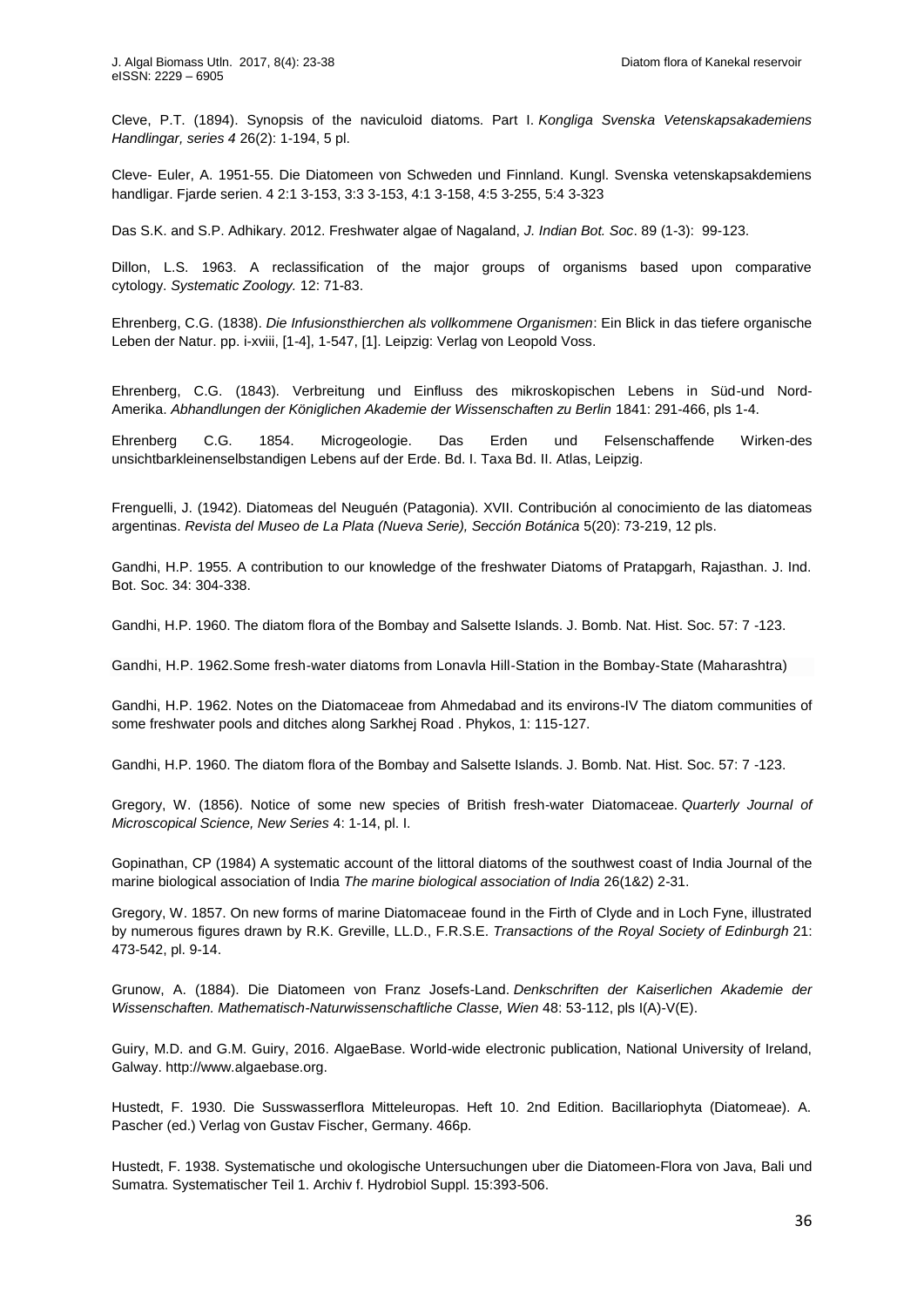Hustedt, F. 1957. Die Diatomeenflora des Flus-systems der Weser im Gebiet der Hansestadt Bremen. *Abh. Naturw. Ver. Bremen* 34: 181-440. p. 354.

Jayaram K.C. 1995. "The Krishna river system bio-resources study", Records of the Zoological Survey of India, occasional paper no. 160, *government of india.*

Jyothi,K and Narasimha Rao G.M., 2013A.Seasonal distribution of Phytoplankton in Raiwada Reservoir, Visakhapatnam, Andhra Pradesh, India. *Not. Sci. Biol.*5 (3): 290-295.

Jeetendra et. al 2015, seasonal and special variation of microalgal abundance and chlorophyll a concentration in intertidal rocky pools along Mumbai coast India. Indian journal of Geo-marine sciences, 43 (3), pp.421-427.

Karthick B & J.P. Kociolek. 2011. Four new centric diatoms (Bacillariophyceae) from the Western Ghats, South India. *Phytotaxa.* 22: 25–40.

Karthick B., Hamilton P.B., Kociolek J.P (2013). An illustrated guide to common diatoms of Peninsular India. Gubbi Labs. Gubbi. 206 p.

Kirchner, O. 1878. Algen, in Cohn, Kryptogamenflora von Schlesien, p. 178. Breslau.

Kociolek, J.P. & Stoermer, E.F. (1988). Taxonomy, ultrastructure and distribution of *Gomphoneis herculeana, G. eriense* and closely related species (Naviculales: Gomphonemataceae). *Proceedings of the Academy of Natural Sciences of Philadelphia* 140: 24-97.

Krammer, K. and H. Lange-Bertalot, 1997. Bacillariophyceae, Teil 2(2): Bacillariaceae, Epithemiaceae, Surirellaceae. In: *Süsswasserflora von Mittleuropa* (Begründet von A. Pascher) Ed. Ettl, H., J. Gerloff, H. Heynig and D. Mollenhauer. Nachdr. Heidelberg: Spektrum Akademischer Verlag. pp. 1-600.

Kutzing, F.T. 1844. Die kieselschaligen Bacillarien oder Diatomeen. 152 pp. Nordhausen.

Kützing, F.T. 1849. *Species algarum*. pp. [i]-vi, [1]-922. Lipsiae [Leipzig]: F.A. Brockhaus.

Krammer, K. & Lange-Bertalot, H. (1985). Naviculaceae Neue und wenig bekannte Taxa, neue Kombinationen und Synonyme sowie Bemerkungen zu einigen Gattungen. *Bibliotheca* 

Lange-Bertalot, H. (1978). Zur Systematik, Taxonomie und Ökologie des abwasserspezifisch wichtigen Formenkreises um "*Nitzschia thermalis*". *Nova Hedwigia* 30: 635-652.

Lange-Bertalot, H. & Krammer, K. (1987). Bacillariaceae, Epithemiaceae, Surirellaceae. Neue und wenig bekannte Taxa, neue Kombinationen und Synonyme sowie Bemerkungen und Ergänzungen zu den Naviculaceae. *Bibliotheca Diatomologica* 15: 1-289, 62 pls.

Levkov, Z. (2009). *Amphora sensu lato*. In: *Diatoms of Europe: Diatoms of the European Inland Waters and Comparable Habitats*. (Lange-Bertalot, H. Eds) Vol. 5, pp. 5-916. Ruggell: A.R.G. Gantner Verlag K.G.

Madhav V.G. & Kondalarao B. 2004. *Distribution of phytoplankton in the coastal waters of east coast of India, IJMS. 33 (3): 262-268.*

Madhava Rao D. S, Jyothi Kaparapu and Mohan Narasimha Rao G. M. 2015. Micro Algal Population in Mangrove Habitats of the Visakhapatnam, East Coast of India. *J. Algal Biomass Utln*. 6 (2): 5- 10.

Mohan, K.S.;1987. Bacillariophyceae of two tropical Indian lake of Hyderabad. *Bot. Bull. Academia Sinica*, 28:13- 24.

Marsson, T. (1901). Diatomaceen von Neu-Vorpommern, Rügen und Usedom. *Zeitschrift für Angewandte Mikroskopie und Klinische Chemie* 6: 253-268.

Mubashir jeelani (2016), Lake Ecology in Kashmir India, pp.103, table 25.